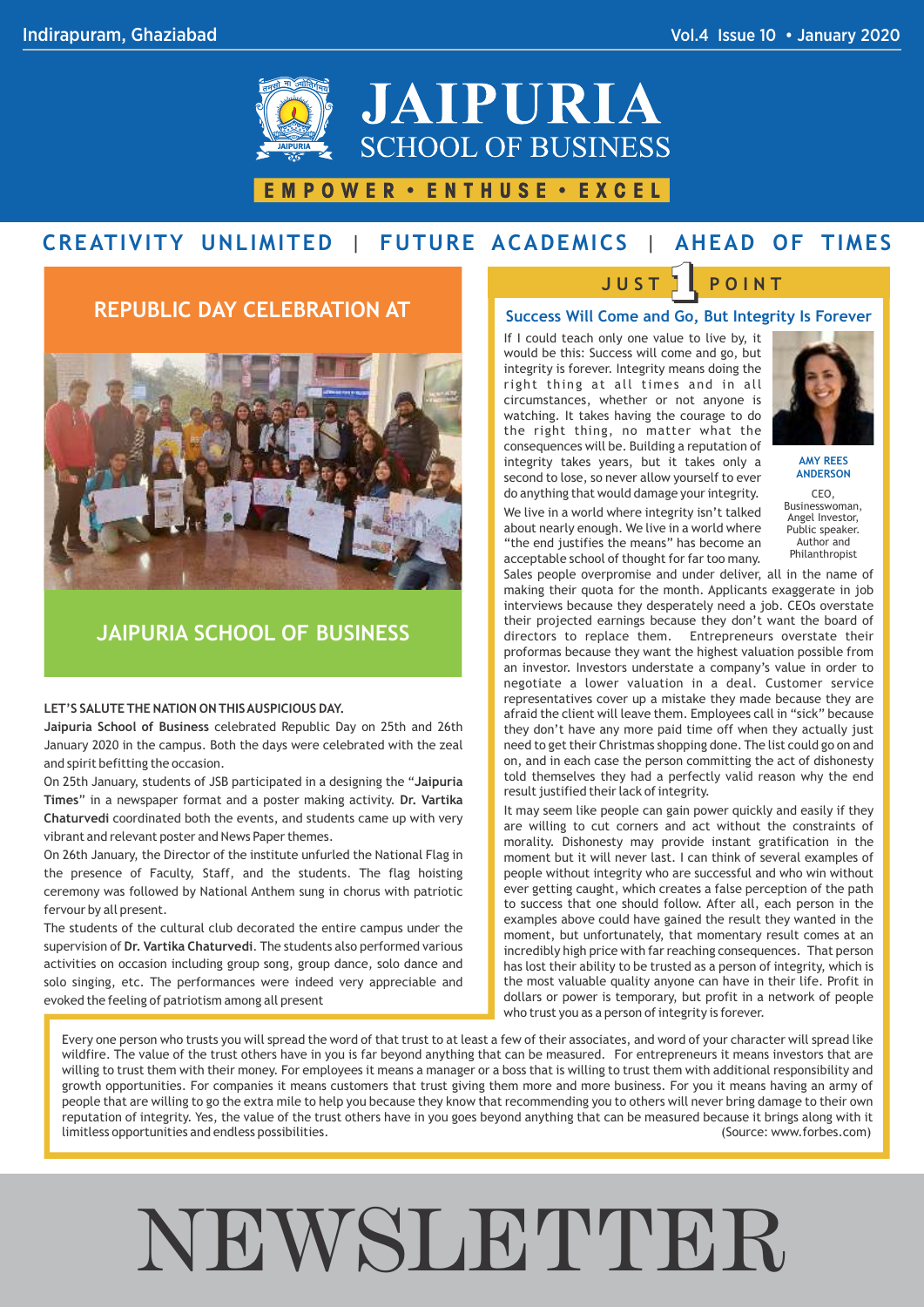

**"Education is the ability to listen to almost anything without losing your temper or your self-confidence"**

**- Robert Frost**

**"Knowing yourself is the beginning of all wisdom"**

**- Aristotle**

**"Whether you think you can or you can't, you're right"**

**- Henry Ford**

## **JSB remembers its founder**

January 16<sup>th</sup>, 2020

JSB commemorated the birth anniversary of its founder, Dr Rajaram Jaipuria on the 16th of January 2020. Members of the JSB family paid floral tribute to its revered founder and remembered his achievements and ideologies.



## **Basant Panchami celebrated at campus,"**

January 29th, 2020

### **Knowledge is the Real Power**

**JSB** celebrated **Basant Panchmi** on the college premises on 29th January. The day was celebrated with great spirituality. Students, faculty along with the Director participated in the worshipping of the Goddess of Learning. With the chanting of shlokas and mantras, it turned out to be morning full of spirituality and positivity across the campus.

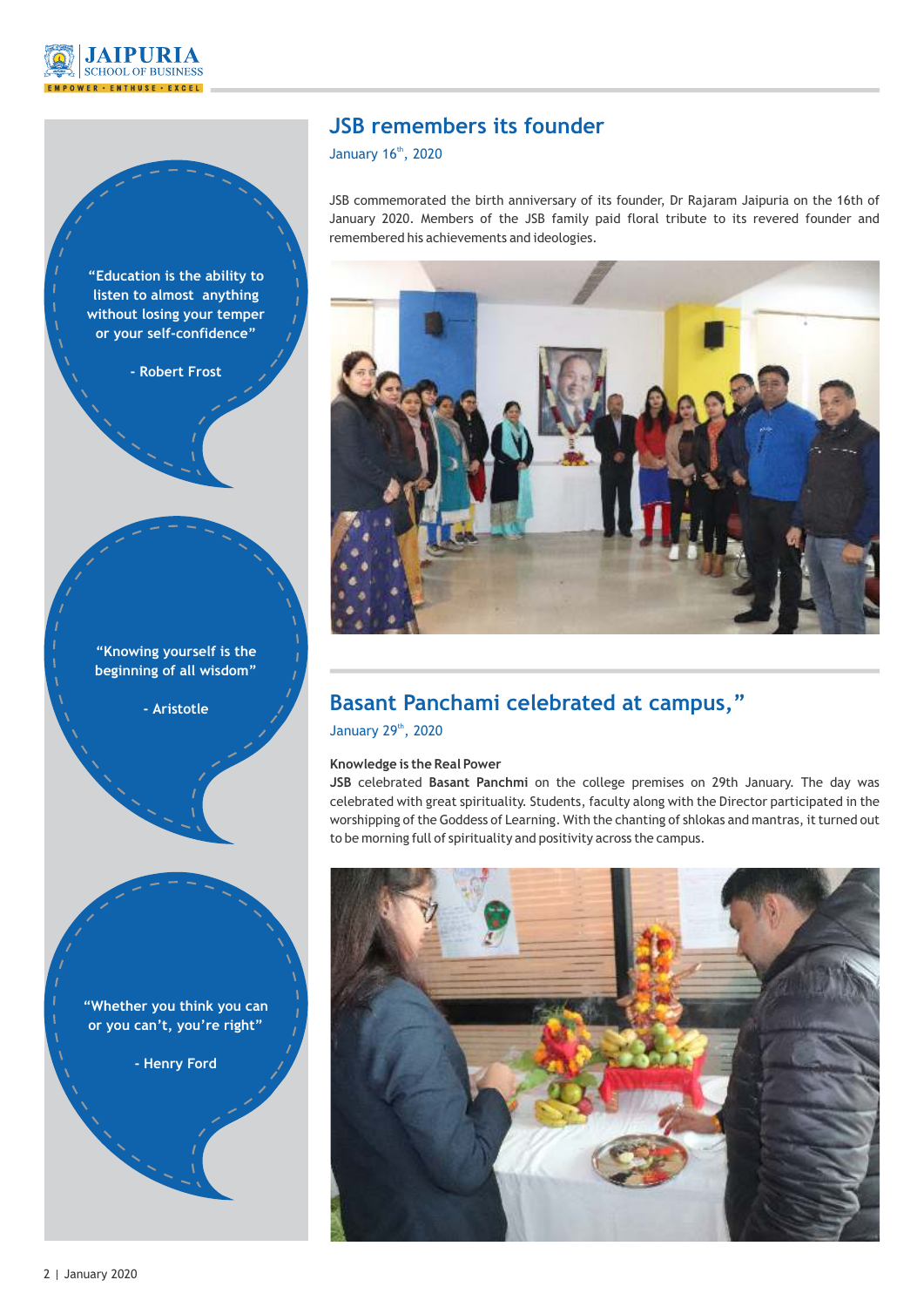



## **Expert Talk on Investor Awareness**

#### January 30th, 2020

An Investor awareness programme was held in the campus by **Mr. Chandresh Gupta**, **Financial market trainer of National Stock Exchange** under the aegis of the faculty of Finance, JSB. The awareness programme was helpful in acquiring a thorough knowledge on personal savings and investments. He also discussed different mutual fund schemes available and how to get maximum return with minimum risk. He also spoke on advanced financial instruments like "future" and "options". The speaker also threw light on the placement perspectives, related to the certification course offered by NSE.

## **Expert Talk, January 31, 2020**

#### January 31st, 2020

## **Interaction by Global HR Head of TCI with first year students on 30th January on "Campus to Corporate"**

Mr. P.K. Jain, CEO- TCI Global & Group HR head, held a session with 1st year students on "Campus to Corporate". In the session Mr. Jain explained what elements of campus education are crucial for initial years in the corporate world; what the corporate world expects from fresh management postgraduates; the initial challenges the students are likely to face when they enter the corporate world and how they should prepare themselves for the same.

Mr. Jain also emphasized the importance of ethics and values in corporate and the need for discipline, self-motivation and other soft skills. The session was very interactive and students were very enthusiastic during the session. The students appreciated the learning from the session.



Mr. Shishir Lahoti- Director & Chief Representative, Chief Representative of Global Sources Exhibitions and Events (India) Pvt Ltd (AClarion Events company) interacted with the students of JSB on the expectation of the Corporate world from the budding managers at B-school.

Global Sources facilitates trade between Asia and the world through trade shows (GlobalSources.com/exhibitions), online marketplaces (GlobalSources.com), magazines, and apps. In his interaction with first year students he talked about the five must-learn skills for the future managers. They are - Emotional Intelligence, Creativity, Flexibility & Adaptability, Data Literacy and Tech Savviness. In his lecture, Mr. Lahoti discussed some of the skills which are in demand wrt future managers. According to him, Emotional Quotient (EQ) is the skill which is most important in workplace. EQ contributes 70-75% of success. Some other skills an individual need Flexibility & adaptability, Data Literacy and Tech Savvy to become Industry ready.

The session ended with a hearty thanks to Mr. Shishir to share his valuable views.

He also emphasized the importance of self-management as future of work & workplace is changing at an unprecedented pace.